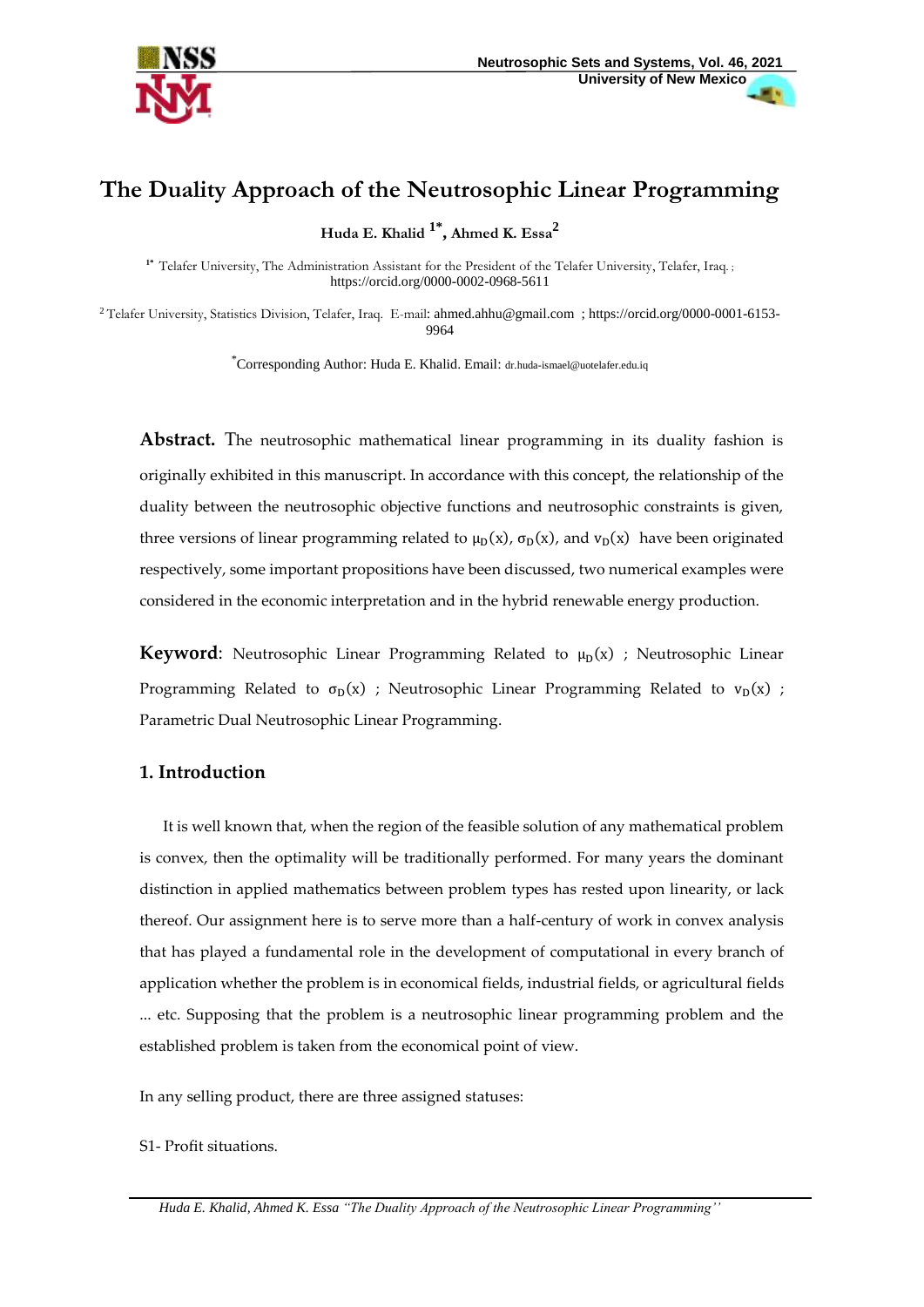S2- Loss situations.

S3- Indeterminate status which there are not clear criteria enables the decision maker to determine getting profit nor loss.

There are many factors that affecting on the degree of accomplishment for the above S1, S2, and S3 such as the season of the year, quality of the competition in each product, the spread of public pandemic as COVID 19… etc.

For a wise decision, the selling product should not mark with maximum profit often along time, since in such a case the competition, for instance, could obtain a profit of firm's policy be reducing their prices for the same articles. Therefore, and by the authors' opinion, it is very important to make an adaptation for the classical linear programming or the fuzzy linear programming into the neutrosophic linear programming with three versions related to their truth, indeterminate, and falsity membership functions, this kind of programming will parametric classical or fuzzy linear programming into three decision factors: -

1- The neutrosophic linear programming related to the truth membership function.

2- The neutrosophic linear programming related to the indeterminate membership function.

3- The neutrosophic linear programming related to the falsity membership functions.

Bellow two comparisons between Fuzzy Linear Programming and Neutrosophic Linear Programming:

- 1- In Fuzzy Linear Programming Problems (FLP) [1,15], as the optimal solution has depended on a limited number of constraints, therefore, much of the information that should be collected and having a good impact on the solution are absent, this is exactly what Neutrosophic Linear Programming (NLP) provides.
- 2- Given the power of LP, one could have expected even more applications. This might be because LP requires many well-defined and precise data which involves high information costs. In real-world applications certainty, reliability, and precision of data are often illusory. Being able to deal with vague and imprecise data may greatly contribute to the diffusion and application of LP. Neutrosophic Linear Programming problems have the ability to reformulate the soft linear programming problems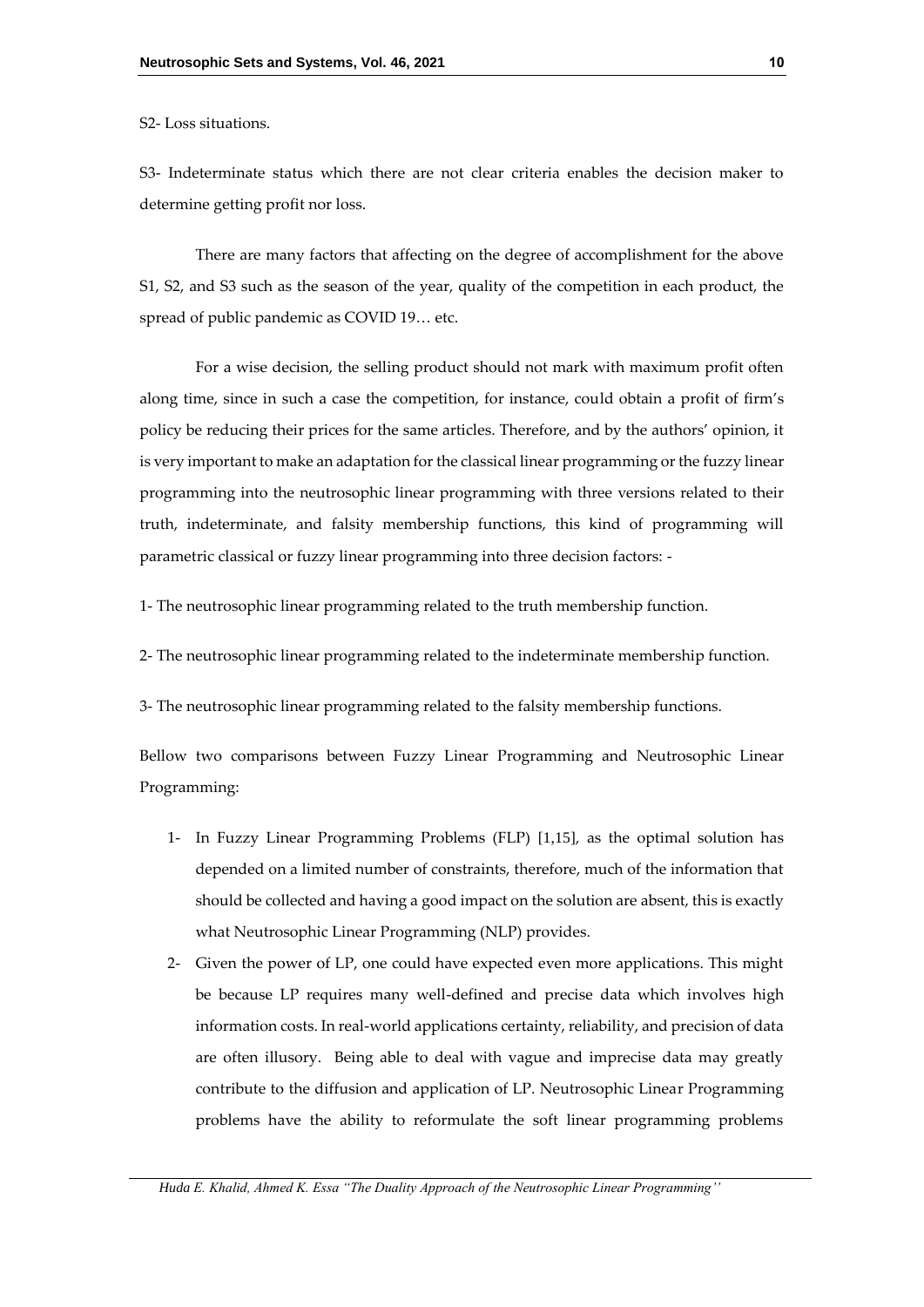through three membership functions which are truth membership function, indeterminacy membership function, and falsity membership functions, while the Fuzzy Linear Programming deals with just one membership function.

This essay aims to advance a new way for analyzing linear programming containing three different and related faces in which the same problem can be approached from three various corners, it is neutrosophic linear programming of three membership functions. This wide insight can be appeared depending upon the neutrosophic logic, this kind of problem has established firstly in 1995 by Florentin Smarandache [2,3], the neutrosophic logic and theory have widespread since the NSS journal has been released in 2013. Dozens of papers were issued, and new mathematical concepts have been originated, such as, neutrosophic geometric programming has been established and modified at 2015-2020 by Huda et al [9,10,12-14], also presented another concept of geometric programming with neutrosophic less than or equal [6,8], neutrosophic ( sleeves, Anti-sleeves, Neut-sleeves), and the neutrosophic convex set has been set up [11], the excluded middle law with the perspective of neutrosophic geometric programming [4,5,11].

The new type of linear programming that presented in this article will be defined in the triplet  $(X = [0,1], N(X), c)$  corresponding to the case in which the expert- mathematician exactly knows his objective function, but the constraints set is of type neutrosophic linear programming, the upcoming preliminaries are necessary to build the mathematical structure of such problems.

Call the classical linear programming problems

$$
\begin{array}{ccc}\nMax & f = cx \\
s.t. & Ax \leq b \\
x \geq 0\n\end{array}
$$
\n(1)

Which defined by the triplet  $(R^n, X, c)$ , the goal of this problem is to find the optimal solution  $x^* \in X \subset R^n$  such that  $\forall x \in X : cx^* \geq cx$  with  $X = \{x \in R^n | Ax \leq b : x \geq 0\}.$ 

The above classical linear programming can be redefined as a Neutrosophic Linear Programming (NLP) related to its truth, indeterminacy, and falsity membership functions. The following section contains some new definitions that coined and for the first time in this essay beside to some preliminaries which are necessary to build the mathematical formulas.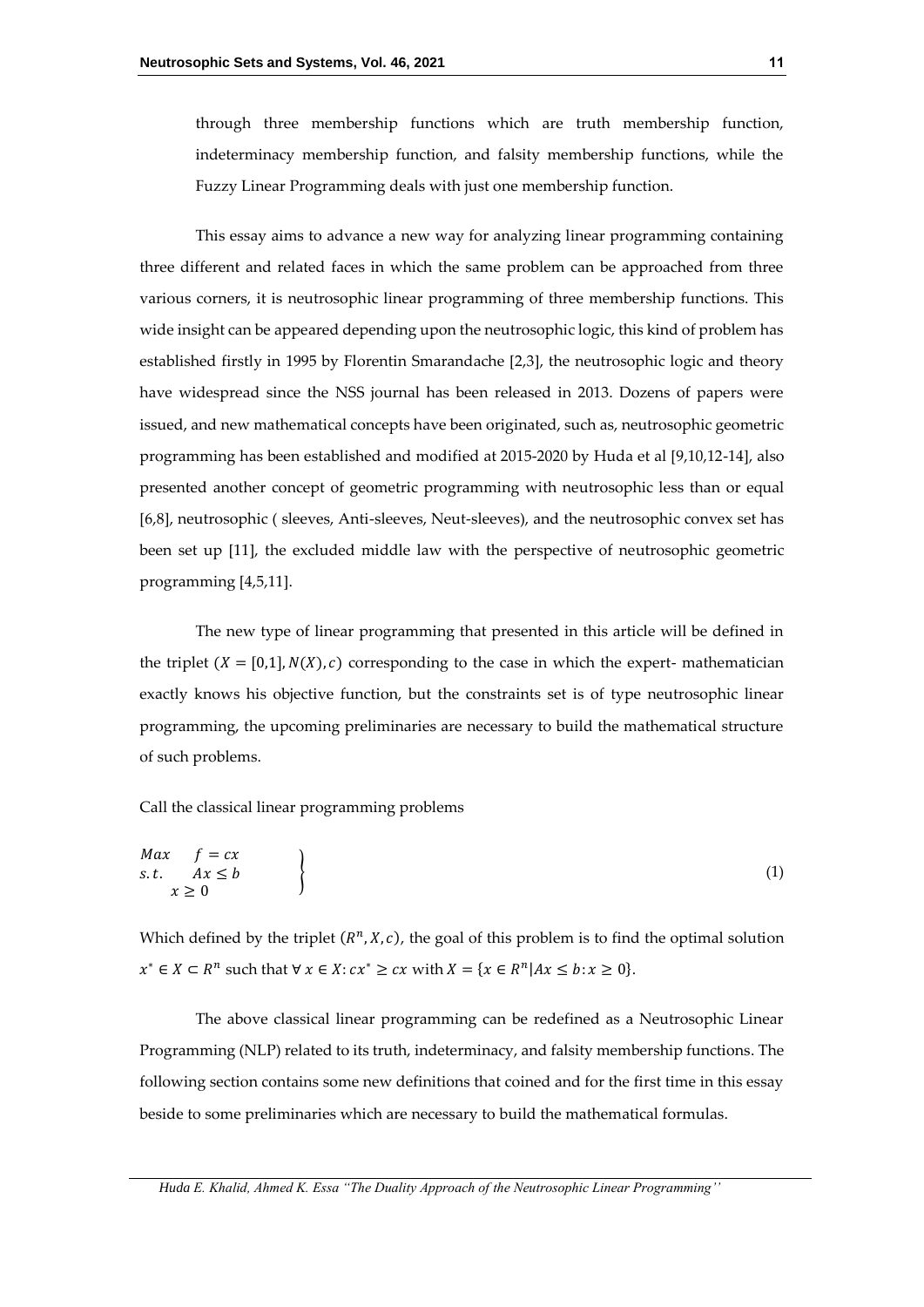The upcoming sections of this paper have been organized as: section two contains three basic definitions that are necessary tools to follow up the mathematical requirements of this article, as well as, three new definitions were originally coined by the authors to extend the fuzzy linear programming to the neutrosophic linear programming. Section three was dedicated to two important propositions that regarded as the new mathematical vision for a new procedure that proves any neutrosophic linear programming related to its truth membership function can be regarded as the dual form for the neutrosophic linear programming related to its falsity membership function. In section four, two practical examples have been presented that assures the theoretical directions of the paper. Concluding section was the fifth section of this article.

### **2. Basic Concepts**

#### **2.1 Definition [16]**

A neutrosophic set  $D \in N(X)$  is defined as  $D = \{ \langle \mu_D(x), \sigma_D(x), \nu_D(x) \rangle : x \in X \}$  where  $\mu_D(x)$ ,  $\sigma_D(x)$ ,  $\nu_D(x)$  represent the membership function, the indeterminacy function, the nonmembership function respectively.

#### **2.2 Definition [11]**

Let  $D \in N(X)$ ,  $\forall (\alpha, \gamma, \beta) \in [0,1]$ , written  $D_{(\alpha,\gamma,\beta)} = \{x : \mu_D(x) \ge \alpha, \sigma_D(x) \ge \gamma, v_D(x) \le \beta\}$ ,  $D_{(\alpha,\beta,\gamma)}$ is said to be an  $(\alpha, \beta, \gamma)$  – cut set of a neutrosophic set D. Again,  $D_{(\alpha, \gamma, \beta)}$  + = {x:  $\mu_D(x)$  >  $\alpha, \sigma_D(x) > \gamma, v_D(x) < \beta$ ,  $D_{(\alpha, \gamma, \beta)^+}$  is said to be a strong  $(\alpha, \gamma, \beta) - cut$  set of a neutrosophic set *D*,  $(\alpha, \gamma, \beta)$  are confidence levels and  $\alpha + \gamma + \beta \leq 3$ .

#### **2.3 Definition [7]**

A mapping  $D: X \to [0,1], x \to \mu_D(x), x \to \sigma_D(x), x \to \nu_D(x)$  is called a collection of neutrosophic elements, where  $\mu$ <sub>D</sub> a membership x corresponding to a neutrosophic set D,  $\sigma$ <sub>D</sub>(x) an indeterminacy membership x corresponding to a neutrosophic set  $D$ ,  $v_D(x)$  a non-membership  $x$  corresponding to a neutrosophic set  $D$ .

The upcoming definitions are essentially requirements for completing the duties of this article, so the authors originally coined them as follow: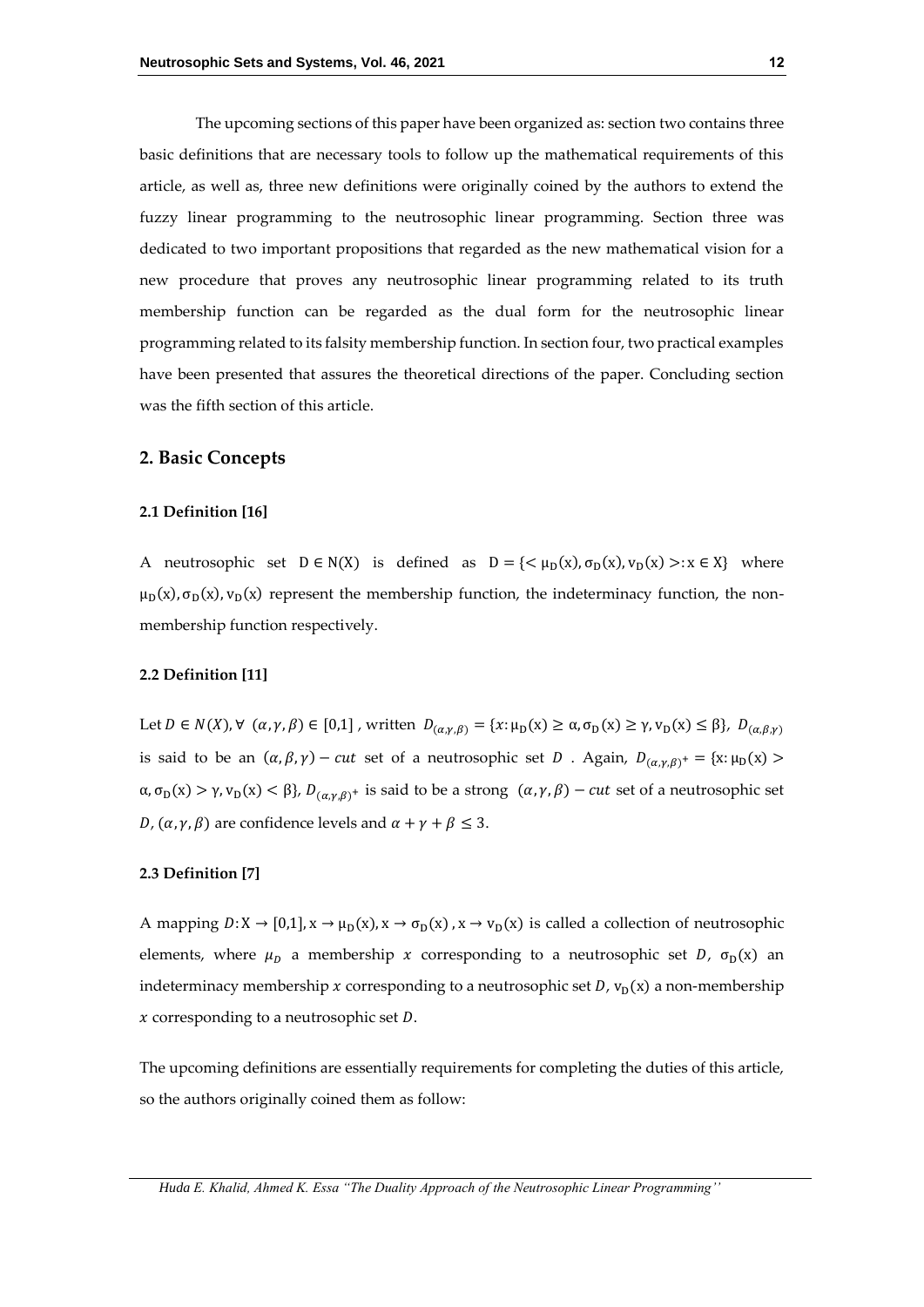### **2.4 Definition**

$$
Max \quad f = cx
$$
  
s.t.  $\mu(A(x)_i, b) \ge \alpha \quad i = 1, 2, ..., m$   
 $\alpha \in [0,1], \quad x \ge 0$  (2)

Here  $\alpha \in [0,1]$  is the respective  $\alpha - cut$  of the neutrosophic constraint set related to the truth membership function  $\mu$ .

The above problem has been defined in the neutrosophic triplet  $(X, N(X), c)$ , here  $X = [0,1]$ ,  $c \in$  $N(X^n)$ ,  $b \in N(X^m)$ ,  $A_{mn}$  is a matrix of neutrosophic values, where  $N(X) = \{x \in X^n; f: X^n \to X^n\}$  $N(X^n)$ ,  $\mu = {\mu_1, \mu_2, ..., \mu_m}$  is an m- vector of truth membership functions.

## **2.5 Definition**

Depending upon the structure of the mathematical formula of neutrosophic linear programming (2), one can define a new concept named neutrosophic linear programming related to the falsity membership function as follow: -

$$
Min \quad f = cx
$$
  
s.t.  $V(A(x)_i, b) \le \beta$   
 $\beta \in [0, 1], \quad x \ge 0$  (3)

Here  $\beta \in [0,1]$  is the respective  $\beta - cut$  of the neutrosophic constraint set in the case of neutrosophic linear programming regarded to its falsity membership function.

One can base on the intuitive idea to conclude that the inequality  $V(A(x)_i, b) \leq \beta$  is equivalent to the inequality

$$
1 - \mu(A(x)_i, b) \le \beta \tag{4}
$$

$$
\Rightarrow 1 - \beta \le \mu(A(x)_i, b)
$$

So, the inequality (4) can be rewrite as

$$
\mu(A(x)_i, b) \ge 1 - \beta \tag{5}
$$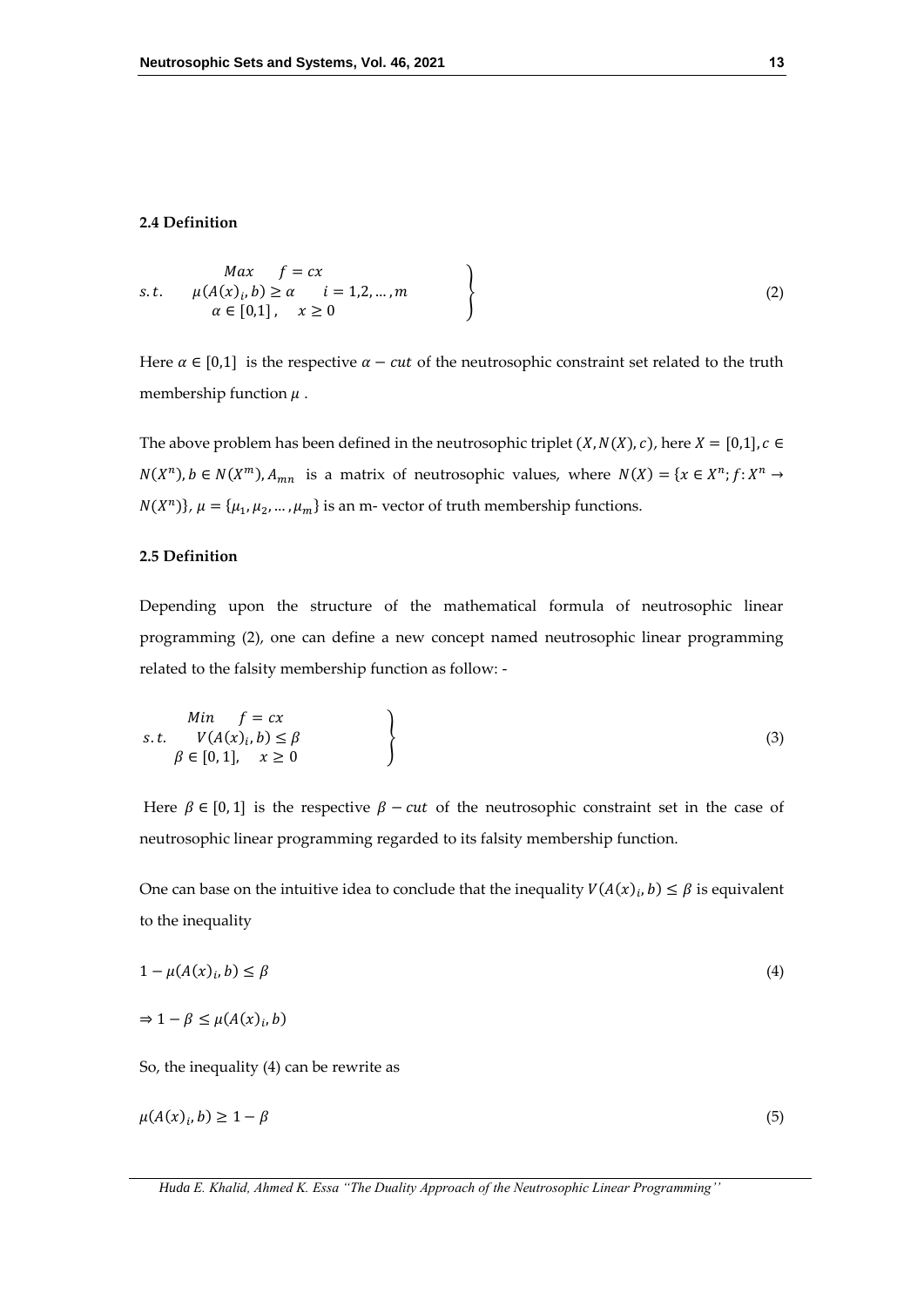Comparing (2) & (5), we conclude that  $\alpha \equiv 1 - \beta$ 

Note that the difference between the two problems (2)  $\&$  (3) is that the problem (2) gives the optimal solution for the neutrosophic linear programming with respect to the truth membership function, while the problem (3) gives the optimal solution for the neutrosophic linear programming with respect to the falsity membership function.

### **2.6 Definition**

It is well known for any mathematical programmer who has the tools for reformulating any classical mathematical programming problems into neutrosophic programming problems, that the neutrosophic linear programming related to its indeterminacy membership function has well defined when it can be defined as:

$$
\begin{cases}\nMax \quad f = cx \\
S.t. \quad \sigma_D(x) \ge \gamma \\
x \ge 0\n\end{cases}
$$
\n(6)

Here  $\gamma \in [0,1]$  is the respective  $\gamma - cut$  of the neutrosophic constrain set in the case of neutrosophic linear programming with respect to its indeterminacy membership function.

The problem (6) is equivalent to

$$
Max \quad f = cx
$$
  
s.t.  $\mu(A(x)_i, b) \cap V(A(x)_i, b) \ge \gamma$  (7)

## **3. The Duality Approach of Neutrosophic Linear Programming**

#### **3. 1 Proposition**

Given a neutrosophic linear programming problem (2), there always exist a corresponding dual problem which is exactly the neutrosophic linear programming problem (3), and they have the same neutrosophic solution.

Proof

Consider the following neutrosophic linear programming

*Huda E. Khalid, Ahmed K. Essa "The Duality Approach of the Neutrosophic Linear Programming''*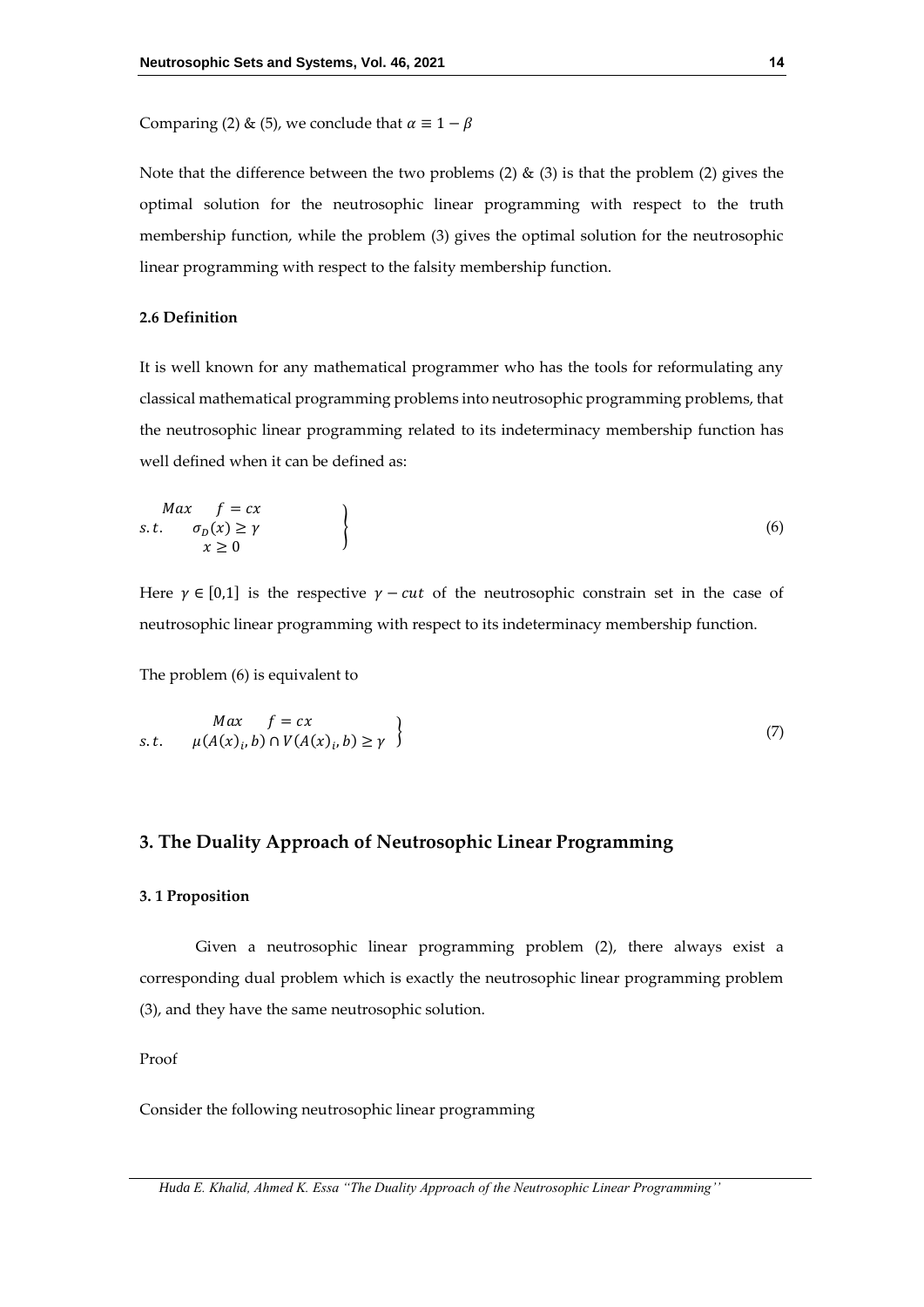$$
Max \quad f = cx
$$
  
s.t.  $\mu(A(x)_i, b) \ge \alpha \quad i = 1, 2, ..., m$   
 $\alpha \in [0, 1], \quad x \ge 0$  (8)

Where the m-vector of membership functions  $\mu = {\mu_1, \mu_2, ..., \mu_m}$  such that

$$
\forall x \in X: \mu_j(x) = \begin{cases} \frac{1}{\left(b_j + d_j\right) - x} & \text{if } j \le x \le b_j + d_j \\ 0 & \text{if } x > b_j + d_j \end{cases} \tag{9}
$$

Where the values of  $d_j \in X$   $(j = 1, 2, ..., m)$  expressing the admissible violations of the economic-expert allows in the accomplishment of the neutrosophic linear constraints of (9), it is obvious that the neutrosophic solution of (9) is found by obtaining the optimal solution of the linear neutrosophic problem

$$
\begin{cases}\nMax \quad f = cx \\
s.t. \quad \mu(A(x), b) \ge \alpha \\
\alpha \in [0, 1], \quad x \ge 0\n\end{cases}
$$
\n(10)

Depending upon (9) we have

$$
\frac{b+d-Ax}{d} \ge \alpha \Leftrightarrow b+d-Ax \ge d\alpha \Leftrightarrow Ax-b-d \le -d\alpha \Leftrightarrow Ax \le b+d(1-\alpha).
$$

Therefore, we have

$$
\begin{cases}\nMax \quad f = cx \\
s.t. \quad Ax \leq b + d(1 - \alpha) \\
\alpha \in [0,1], \quad x \geq 0\n\end{cases}
$$
\n(11)

As (11) is a classical parametric linear programming problem, its dual is given by

$$
\begin{aligned}\nMin \left[ b + d(1 - \alpha) \right] u \\
s.t. \quad uA^T \ge c \\
u \ge 0, \ \alpha \in [0,1]\n\end{aligned}
$$
\n(12)

Let 
$$
Y = \{u \in N(X^m) | uA^T \ge c, u \ge 0\}
$$

So, we have

$$
s.t. \t a = b + d(1 - \alpha) u \in Y, \t \alpha \in [0,1]
$$
 (13)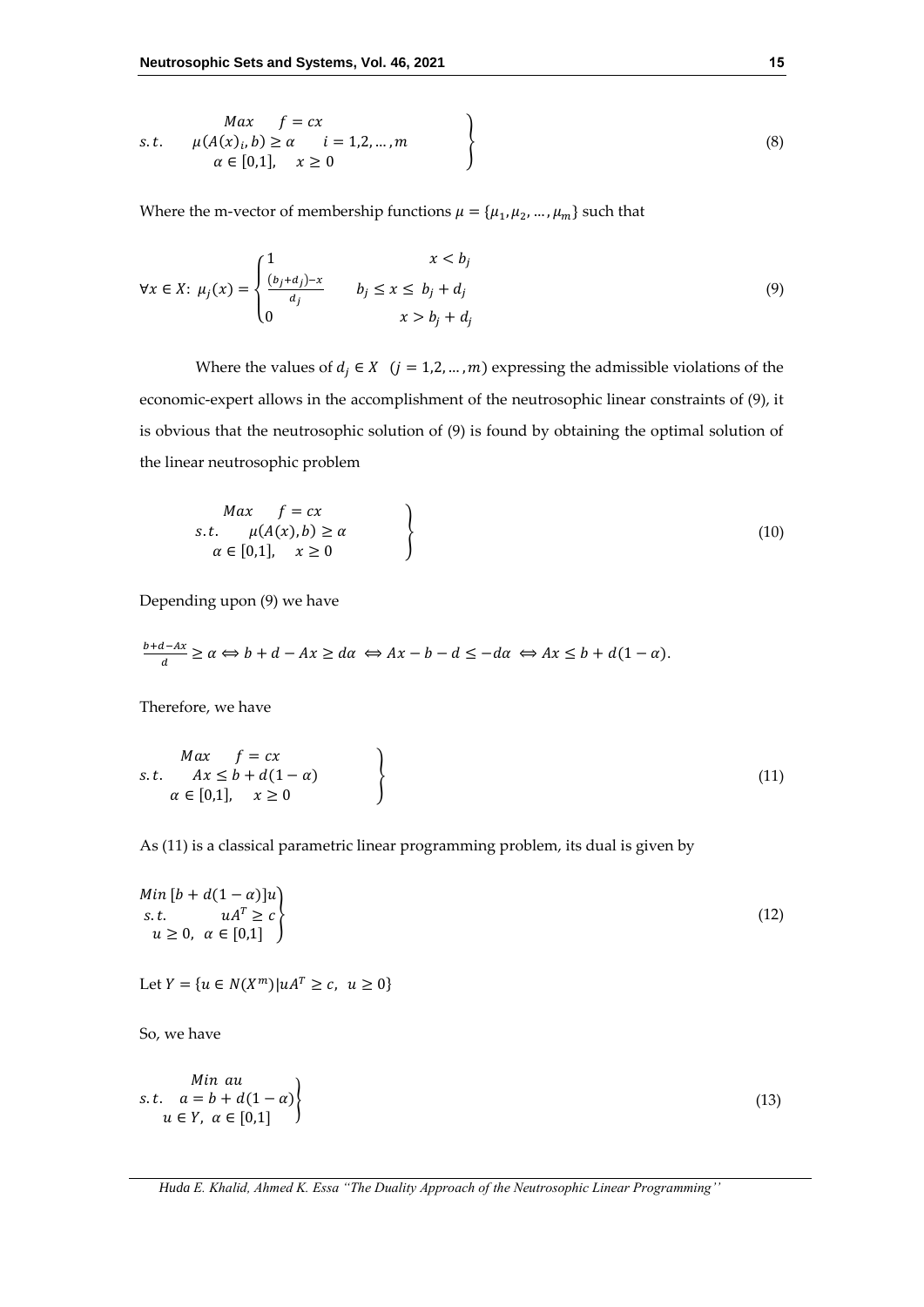Consider *a* as m-variable vectors and taking  $\beta = 1 - \alpha$ , this problem is equivalent to

$$
\begin{array}{ll}\nMin \ au \\
s.t. \ a \leq b + d\beta \\
u \in Y, \ \beta \in [0,1]\n\end{array} \tag{14}
$$

Understanding the equivalence in the sense that any optimal solution of (13) is also an optimal

solution of (14), but as  $\frac{(b_j+d_j)-a_j}{d_j}$  $\frac{a_{jj}a_j}{a_j} \ge \alpha$  which implies that

$$
(b_j + d_j) - a_j \ge d_j \alpha \Leftrightarrow -a_j \ge -(b_j + d_j) + d_j \alpha \Leftrightarrow a_j \le b_j + d_j - d_j \alpha \Leftrightarrow a_j \le b_j + d_j (1 - \alpha)
$$
  

$$
\Leftrightarrow a_j \le b_j + d_j \beta \quad \text{for } j = 1, 2, ..., m
$$

So (14) may be rewritten as

$$
min \ au
$$
  
s.t.  $\mu_j(a_j) \ge 1 - \beta$   
 $u \in Y, \ \beta \in [0,1]$  (15)

Which implies to the following formula

$$
s.t. \quad 1 - \mu_j(a_j) \le \beta
$$
  
\n
$$
u \in Y, \ \beta \in [0,1]
$$
\n(16)

Consequently

Min au  
s.t. 
$$
V_j(a_j) \le \beta
$$
  
u \in Y,  $\beta \in [0,1]$  (17)

With  $\mu_j(.)$  is given by (9),  $V_j(a_j)$  is a non-membership function that stated in def. (2.3), programming (17) is exactly represented a neutrosophic linear programming with respect to its falsity membership function. Since, in the optimum, (11) and (12) have the same parametric solution, the problem (17) has the same neutrosophic solution as (8) by taking  $\beta \equiv 1 - \alpha$ .

If we had initially started from the neutrosophic linear programming (2), we would by the same development, in a parallel way, have come to a neutrosophic linear programming (3) with the same neutrosophic solution.

### **3.2 Proposition**

*Huda E. Khalid, Ahmed K. Essa "The Duality Approach of the Neutrosophic Linear Programming''*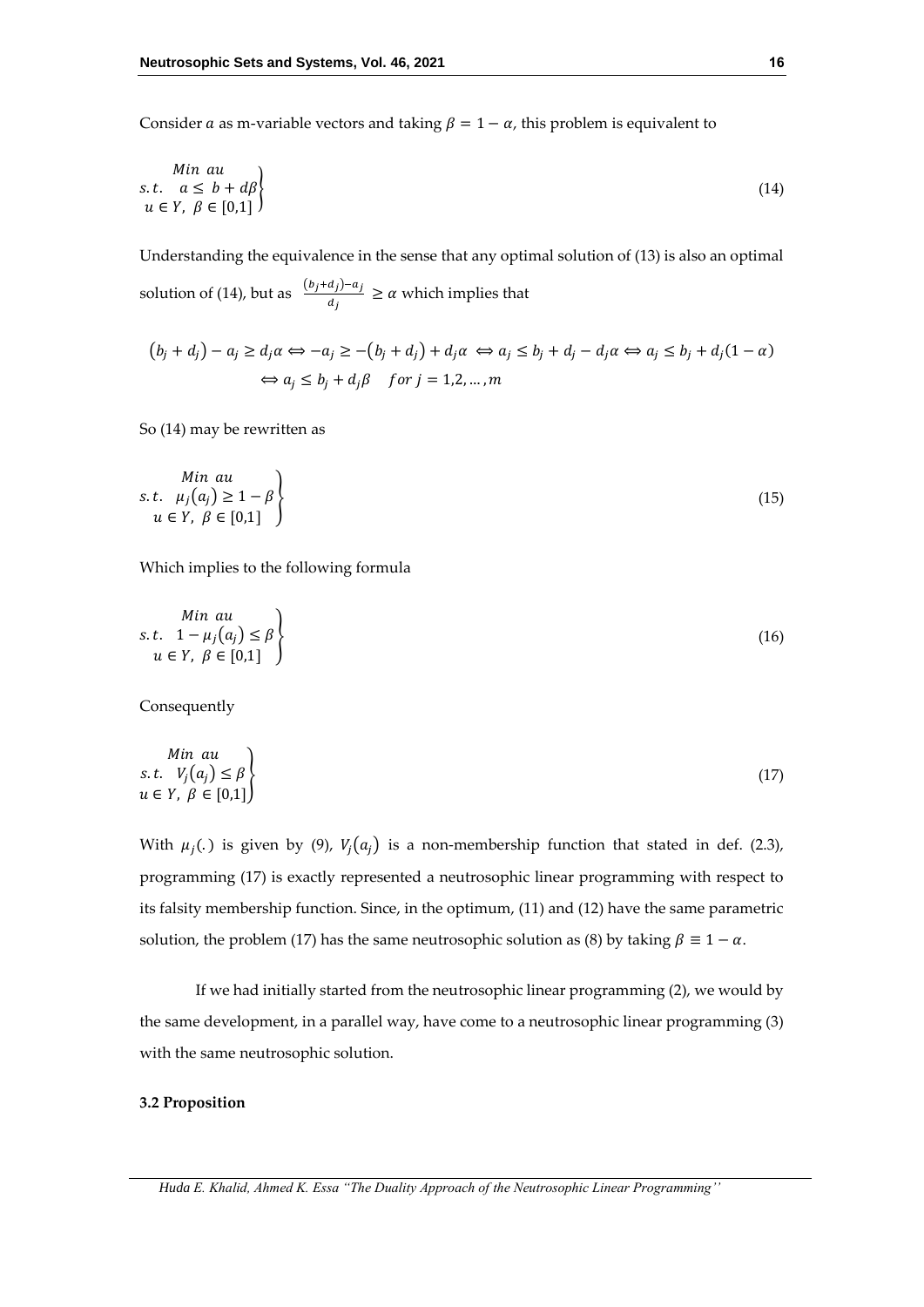Given a neutrosophic linear programming (2) or a neutrosophic linear programming (3), with continues and strictly monotone membership function for the economic restrictions (costs or benefits), there exists a dual neutrosophic linear programming (3), or a dual neutrosophic linear programming (2) respectively of the former in such a way that both have the same neutrosophic solution.

### **Proof**

Let  $\mu_j: X \to N(X)$ ,  $j = 1, 2, ..., m$  be continuous and strictly increasing function for the neutrosophic linear programming problem (2).

Given a classical linear programming with a neutrosophic inequality in its constraint

$$
\begin{array}{ll}\nMax & cx \\
s.t. & Ax \leq \mathbb{N} \quad b \quad x \geq 0\n\end{array} \tag{18}
$$

Where ( $\leq \mathbb{N}$ ) is the neutrosophic version of the (less than or equal) inequality. We shall find its neutrosophic solution with respect to  $\mu$ . and for every  $\alpha \in [0,1]$  of the neutrosophic constraint set

$$
\mu(Ax, b) \ge \alpha \qquad \alpha \in [0,1]
$$

But according to the hypotheses as  $\mu$  is continuous and strictly monotone,  $\mu^{-1}$  exists, and  $\mu(Ax, b) \ge \alpha \Leftrightarrow Ax \le \emptyset(\alpha) = \mu^{-1}(\alpha)$ , and the proof follows as in proposition (3.1).

### **4 Numerical Examples:**

### **4.1 Example 1**

Suppose we have a neutrosophic linear programming problem with neutrosophic less than or equal in its constraints and as follows:

$$
\begin{array}{c}\n\text{Max } f(x_1, x_2) = x_1 + x_2 \\
4x_1 - x_2 \le \frac{1}{N} 10 \\
x_1 + 2x_2 \le \frac{1}{N} 15 \\
5x_1 + 2x_2 \le \frac{1}{N} 20 \\
x_i \ge 0\n\end{array}
$$
\n(19)

With membership functions as follow:

 $\mu_1(4x_1 - x_2, 10) \ge \alpha$ 

*Huda E. Khalid, Ahmed K. Essa "The Duality Approach of the Neutrosophic Linear Programming''*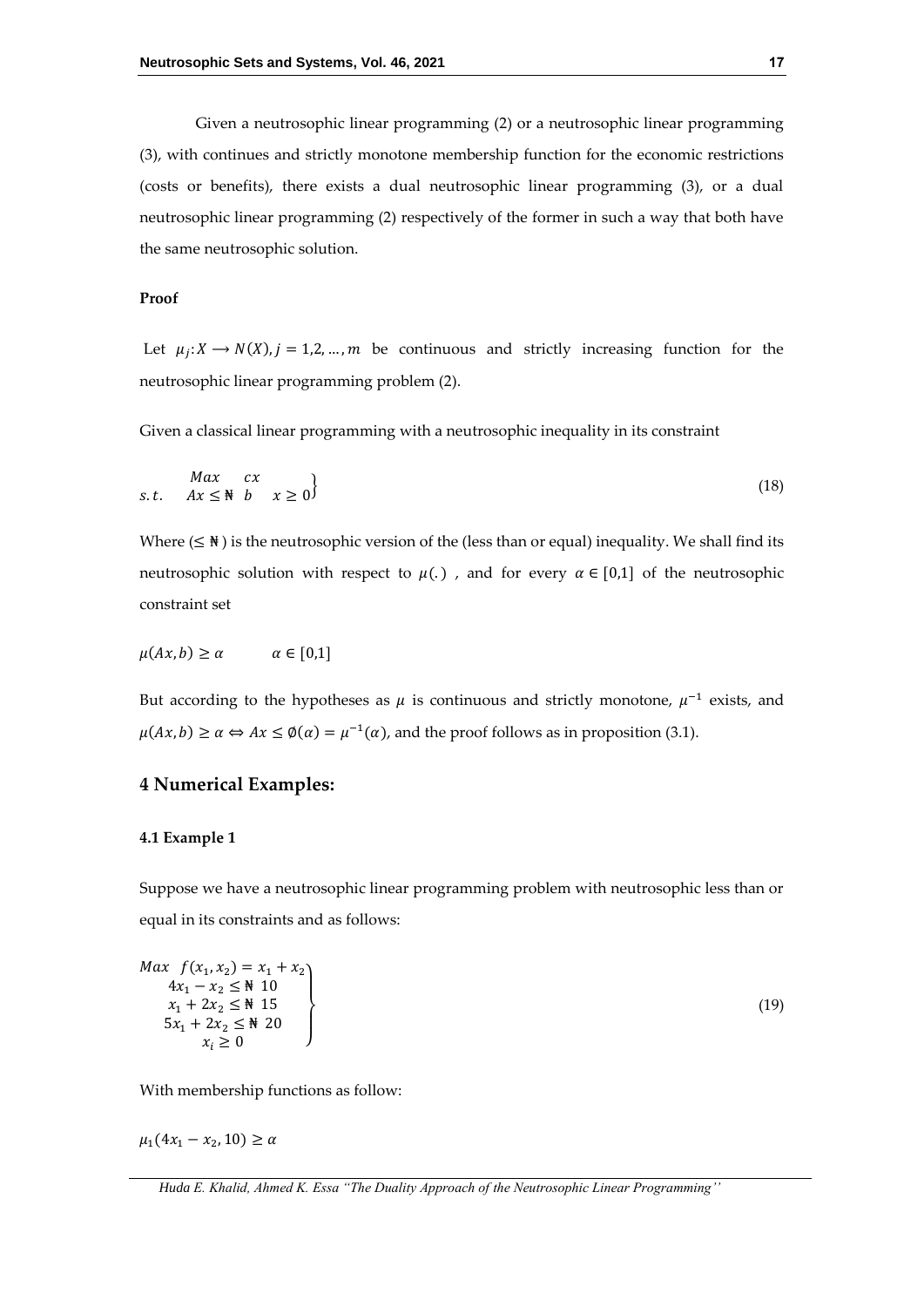Here  $b_1 = 10$ , if we take  $d_1 = 5$  as an admissible violation of the first constraint.

So, 
$$
\mu_1(4x_1 - 2x_2, 10) = \frac{(15 - 4x_1 + x_2)^2}{25} \ge \alpha,
$$
  
\n $(15 - 4x_1 + x_2)^2 \ge 25\alpha$  (20)

The optimal solution of the inequality (20) is equivalent to the optimal solution of

$$
15 - 4x_1 + x_2 = 5\sqrt{\alpha},
$$
  

$$
-4x_1 + x_2 = 5\sqrt{\alpha} - 15
$$
 (21)  
Also we have

Also we have,

$$
\mu_2(x_1 + 2x_2, 15) \ge \alpha
$$

Here  $b_2 = 15$ , if we take  $d_2 = 8$  as an admissible violation of the second constraint.

$$
\mu_2(x_1 + 2x_2, 15) = \frac{(23 - x_1 - 2x_2)^2}{64} \ge \alpha,
$$
  

$$
23 - x_1 - 2x_2 = \sqrt{64\alpha},
$$
  

$$
-x_1 - 2x_2 = 8\sqrt{\alpha} - 23
$$
  

$$
x_1 + 2x_2 = 23 - 8\sqrt{\alpha}
$$
 (22)

Finally, the membership of the third constraint is

$$
\mu_3(5x_1+2x_2,20)\geq \alpha
$$

It is obviously that  $b_3 = 20$ , and if we take the admissible violation for the third constraint as  $d_3 = 10$ , so we have

$$
-5x_1 - 2x_2 = 10\sqrt{\alpha} - 30 \longrightarrow 5x_1 + 2x_2 = 30 - 10\sqrt{\alpha}
$$
\n(23)

From (23) we have,

$$
2x_2 = 30 - 10\sqrt{\alpha} - 5x_1\tag{24}
$$

Substitute (24) in (22),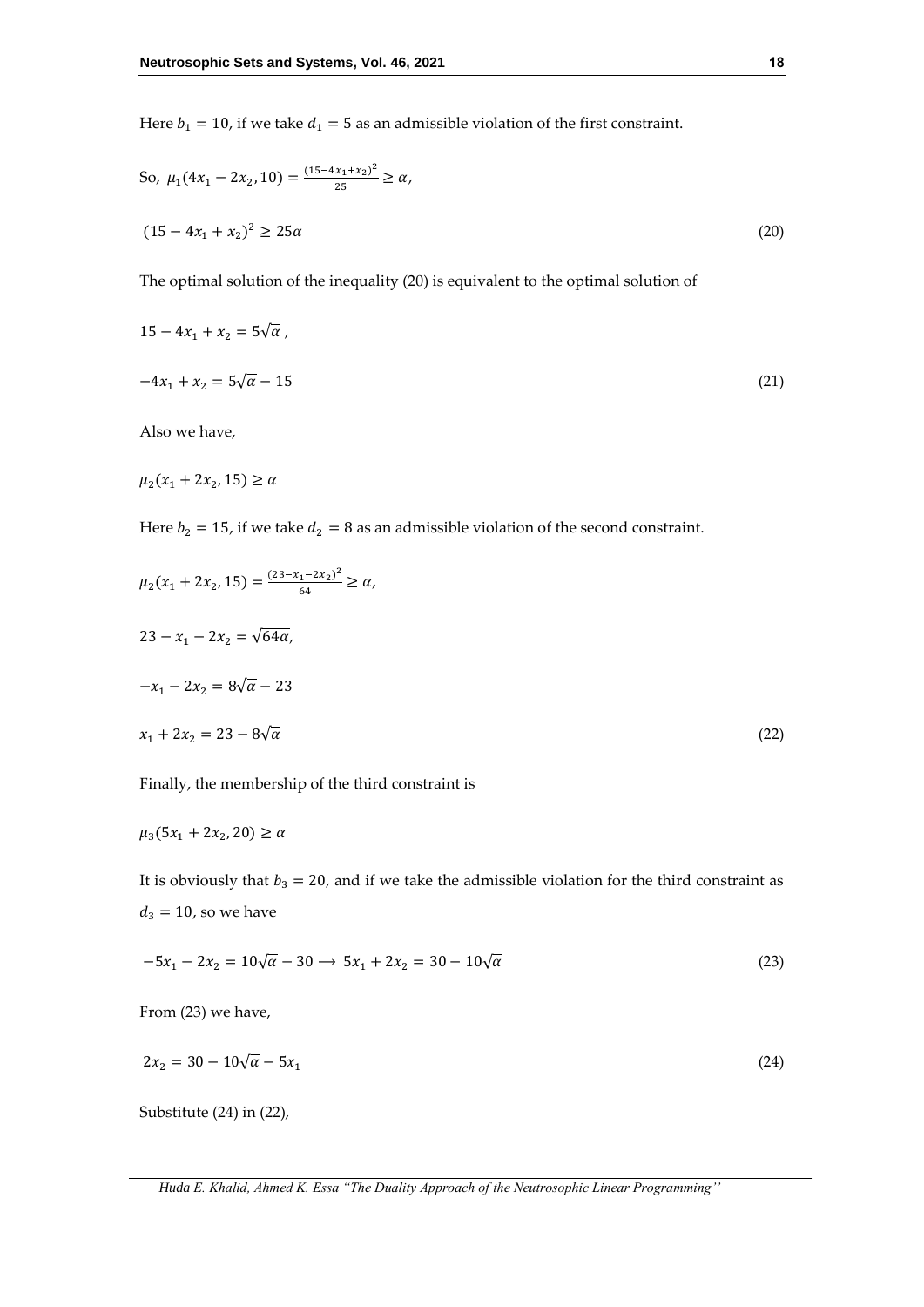$$
x_1 + 30 - 10\sqrt{\alpha} - 5x_1 = 23 - 8\sqrt{\alpha}
$$
  

$$
\therefore x_1 = \frac{7 - 2\sqrt{\alpha}}{4}
$$
 (25)

Substitute (25) in (23) we get,

 $\int_{0}^{5}$  $\frac{3}{4}(7-2\sqrt{\alpha})+2x_2=30-10\sqrt{\alpha}$ , simplify this formula by multiplying it by 4 getting the following formula:

$$
35 - 10\sqrt{\alpha} + 2x_2 = 120 - 40\sqrt{\alpha}
$$
  

$$
x_2 = \frac{85 - 30\sqrt{\alpha}}{8}
$$
 (26)

Consequently,  $\alpha \in [0,1]$ ,  $x_1^* = \frac{7-2\sqrt{\alpha}}{4}$  $\frac{2\sqrt{\alpha}}{4}$  ,  $x_2^* = \frac{85-30\sqrt{\alpha}}{8}$  $\frac{30\sqrt{u}}{8}$ .

Thus,

$$
f^*(x_1^*, x_2^*) = \frac{(99 - 34\sqrt{\alpha})}{8} \in \left[\frac{65}{8}, \frac{99}{8}\right]
$$

And the neutrosophic solution for (19) with respect to its membership function  $\mu$  becomes the neutrosophic set

$$
\left\{f(x), \mu(x): f(x) \in \left[\frac{65}{8}, \frac{99}{8}\right], \ \mu(x) = \left[\frac{99 - 8x}{34}\right]^2\right\}
$$
\n(27)

On the other hand, if we solve (19) by means of its dual (i.e., the corresponding of its neutrosophic linear programming (3)), we should have

$$
Min\ w = (10 + 5\beta)u_1 + (15 + 8\beta)u_2 + (20 + 10\beta)u_3
$$
  
s.t.  $4u_1 + u_2 + 5u_3 \ge 1$   
 $-u_1 + 2u_2 + 2u_3 \ge 1$   
 $\beta \in [0,1], \ u_i \ge 0$ 

Which is equivalent to the following program

$$
Min w = (15 - 5\alpha)u_1 + (23 - 8\alpha)u_2 + (30 - 10\alpha)u_3
$$
  
s.t.  $4u_1 + u_2 + 5u_3 \ge 1$   
 $-u_1 + 2u_2 + 2u_3 \ge 1$   
 $\alpha \in [0,1], u_i \ge 0$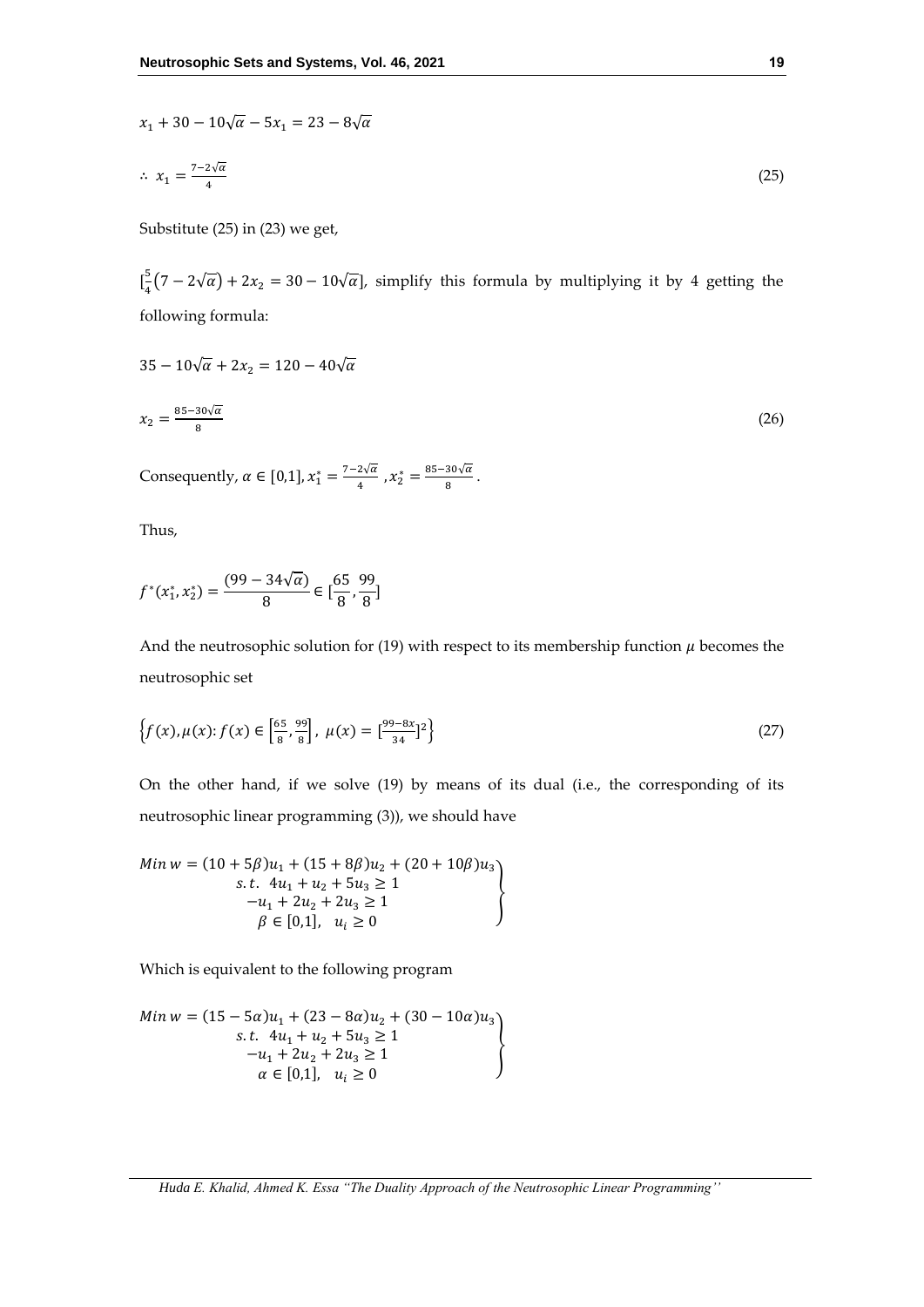Which, when solved in the same way as parametric neutrosophic linear programming problem (2), has an optimal solution  $u_1 = 0, u_2 = \frac{3}{8}$  $\frac{3}{8}$ ,  $u_3 = \frac{1}{8}$  $\frac{1}{8}$ 

Therefore,

$$
w^* = (15 - 5\alpha)u_1 + (23 - 8\alpha)u_2 + (30 - 10\alpha)u_3 = \frac{(99 - 34\alpha)}{8} \in \left[\frac{65}{8}, \frac{99}{8}\right], \alpha \in [0, 1],
$$

And the corresponding neutrosophic solution with respect to its falsity membership function is the neutrosophic set

$$
\left\{ w, \mu(x) \colon w \in \left[\frac{65}{8}, \frac{99}{8}\right], \ \mu(x) = \left[\frac{99 - 8x}{34}\right]^2 \right\} \text{ which coincides with (27).}
$$

# **4.2 Case Study (Hybrid Renewable Energy Systems in View of Neutrosophic Linear Programming)**

As a result of the increasing demand for renewable energy, which is an inexhaustible and generally inexpensive source compared to traditional energy sources such as oil, natural gas, and coal...etc. Recently, an urgent need has emerged to integrate renewable energy sources in order to build up an economical hybrid energetic system in the case where each type of energy is only available as of specific units. The case study that we will shed the light on it was appeared in the essay [17] where the authors presented the capability of estimates of annual power production by combining photovoltaic panels with wind turbines (PV/Wind system) having specific capacities to meet energy demand in a specific site with the lowest cost. The purpose of this paper is different from the Zaatri and Allab [17] wherein they tried to estimate annual power production, also they formulated their problem as standard integer linear programming where the objective function to be minimized is the initial capital investment and where the decision variables are the numbers of units which should be pure integer numbers. Really, in this essay we aim to adapt the same problem in a different approach using neutrosophic linear programming (2), so our goal in this section is to show that the extension of the classical linear programming in uncertainty modeling gives more analytical information to be studied, the field of the power production of PV/Wind system with respect to uncertainties is unfathomable field and there are little discussions in the literature on it. It is well known that the intermittency is a part of Indeterminacy which is in between: interruption and non- interruption, so the neutrosophic theory will be a strong tool in getting and analyzing the optimal solutions.

*Huda E. Khalid, Ahmed K. Essa "The Duality Approach of the Neutrosophic Linear Programming''*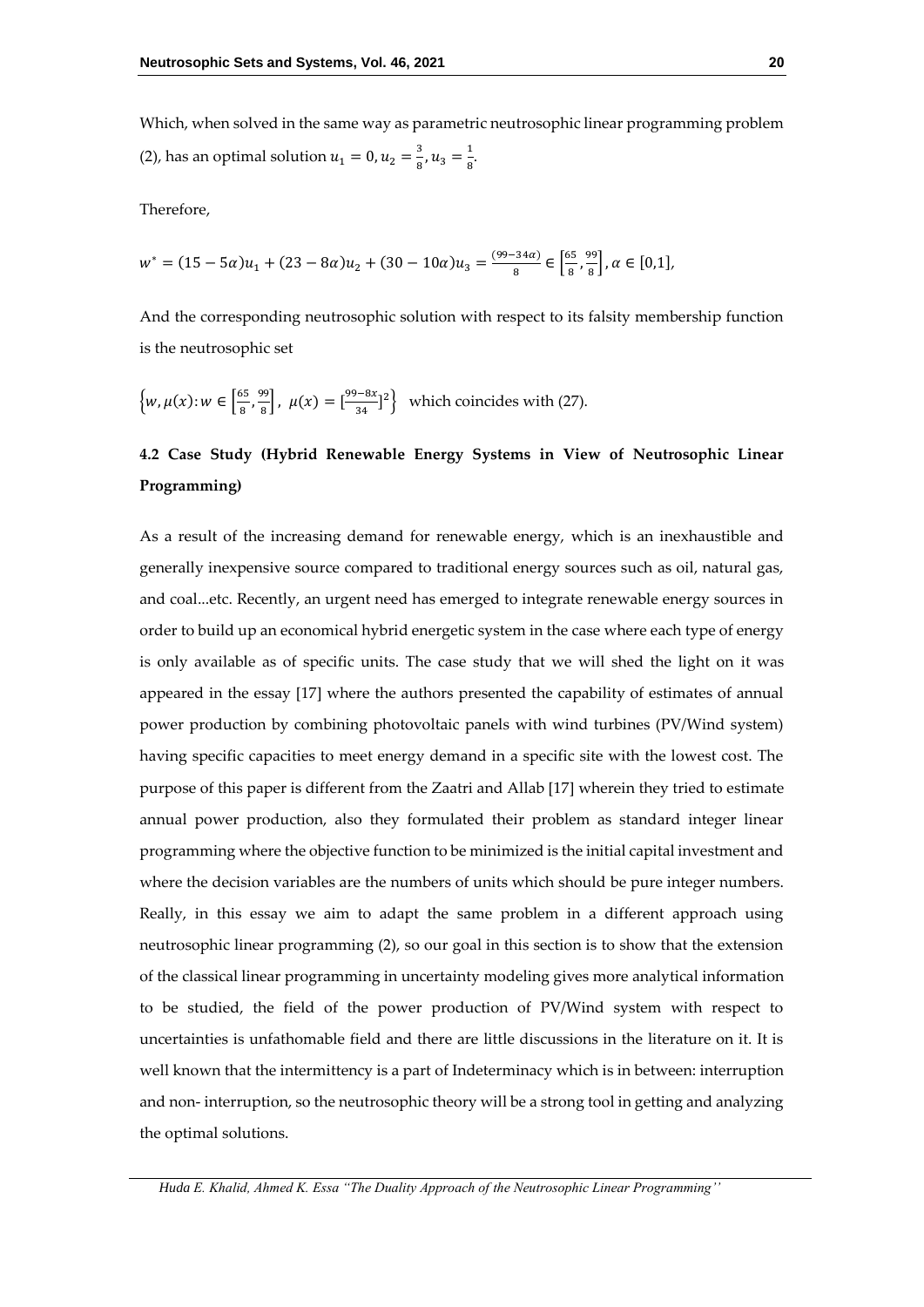Let  $c_1 = 130$ \$ represents the unit cost of a photovoltaic panel,  $c_2 = 100$ \$ is the reduced cost of the type of wind turbine. The investment for capital cost of the hybrid system which may involve the number of photovoltaic panels  $(N_1)$ , and the number of wind turbine  $(N_2)$ . This capital cost which is the objective function  $Z_T$  has to be minimized, therefore: -

$$
MinZT = 130 n1 + 100 n2 \ns.t. 66 n1 + 84n2 \ge 3000 \nn2 \ge 6 \nn1, n2 \ge 0
$$
\n(28)

The following solution depends on the neutrosophic linear programming (2), the membership functions related to the two constraints of the program (28) are:

$$
\mu_1(66\,n_1 + 84n_2, 3000) \ge \alpha
$$

 $\mu_2$ (  $n_2$ , 6)  $\geq \alpha$ 

Where,  $d_1 = 1500$  and  $d_2 = 3$  are the admissible violations of these constraints,

$$
\mu_1(66 n_1 + 84 n_2, 3000) = \frac{(4500 - 66 n_1 - 84 n_2)^2}{2250000} = \alpha,\tag{29}
$$

$$
\mu_2(n_2, 6) = \frac{(9-n_2)^2}{9} = \alpha,\tag{30}
$$

The formula (29) implies to  $4500 - 66n_1 - 84n_2 = 1500\sqrt{\alpha}$ ,

$$
4500 - 1500\sqrt{\alpha} = 66n_1 + 84n_2\tag{31}
$$

While the formula (30) implies to

$$
9 - n_2 = 3\sqrt{\alpha} \rightarrow n_2 = 9 - 3\sqrt{\alpha},\tag{32}
$$

As  $\alpha \in [0,1] \to n_2 \in [6,9]$ 

Substituting (32) in (31),  $4500 - 1500\sqrt{\alpha} = 66n_1 + 84(9 - 3\sqrt{\alpha})$ ,  $4500 - 1500\sqrt{\alpha} = 66n_1 +$ 756 – 252√ $\alpha \Rightarrow 66n_1 = 3744 - 1248 \sqrt{\alpha},$ 

$$
n_1 = \frac{3744}{66} - \frac{1248}{66}\sqrt{\alpha}, \ \alpha \in [0,1]
$$
\n
$$
n_1 \in \left[\frac{2496}{66}, \frac{3744}{66}\right] = [37.8, 56.7],
$$
\n(33)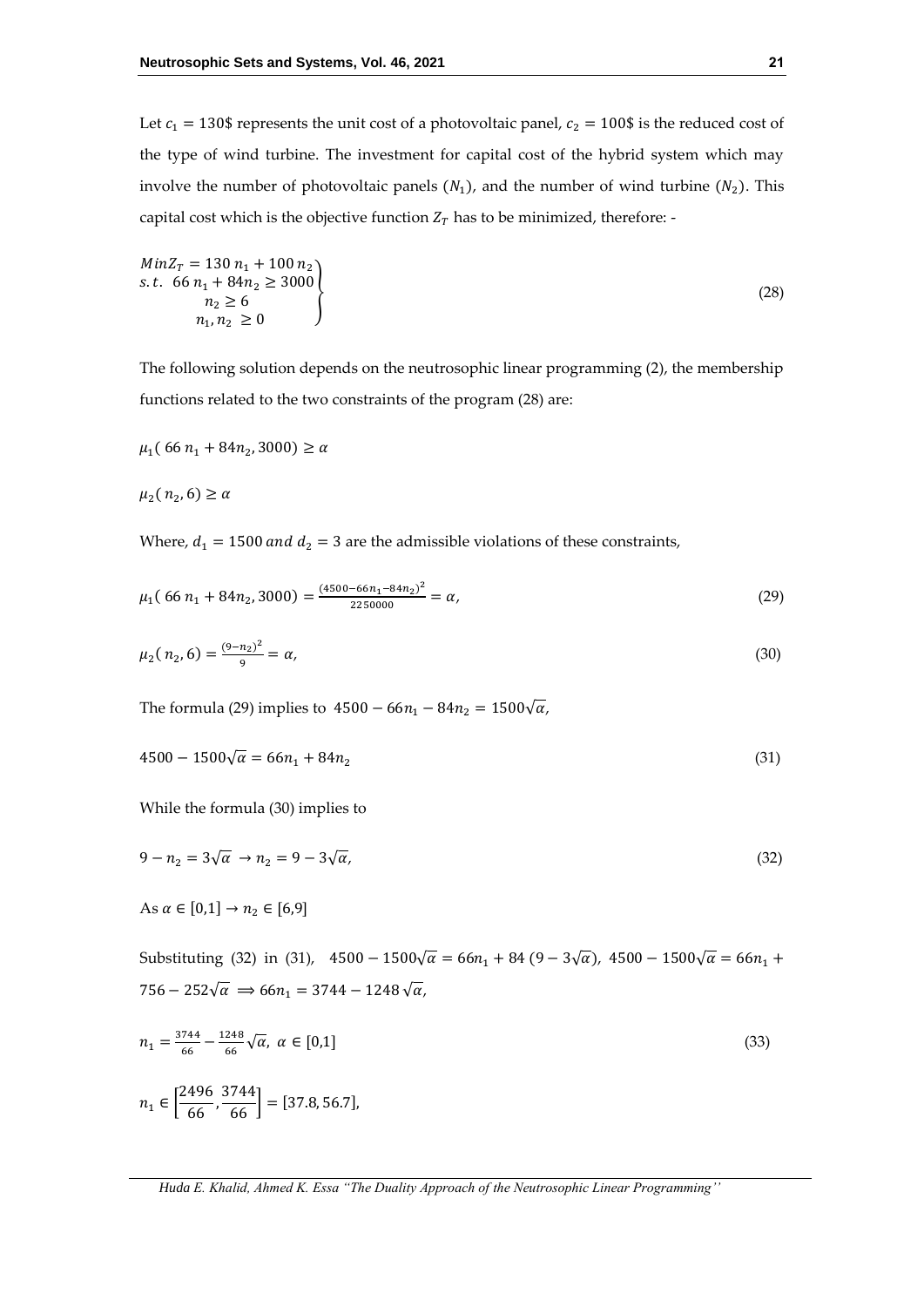As  $n_1$  and  $n_2$  should be pure integer numbers, we will approximate the interval [37.8, 56.7] ≅  $[38, 57], n_1 \in [38, 57].$ 

The optimal value for the objective function  $Z_T$ 

$$
Z_T^* = 130 \left( \frac{3744}{66} - \frac{1248}{66} \sqrt{\alpha} \right) + 100 \left( 9 - 3\sqrt{\alpha} \right) = 8274.5 - 2758.18 \sqrt{\alpha}
$$

 $\alpha \in [0,1] \rightarrow Z_T^* \in [5517\$  \$, 8275\$].

## **5 Conclusion**

In this article, the classical linear programming has been redefined for the new type of neutrosophic linear programming with respect to its membership function, indeterminacy membership function, and non-membership function, with neutrosophic less than or equal in its constraint. Three new definitions have been posited, and two propositions were presented and proved. Two numerical examples were necessary to illustrate the theoretical direction practically.

**Acknowledgement:** This research is supported by the Neutrosophic Science International Association (NSIA) in both of its headquarter in New Mexico University and its Iraqi branch at Telafer University, for more details about (NSIA) see the URL <http://neutrosophicassociation.org/> .

**Funding Statement:** This research received no external funding.

**Conflicts of Interest:** The author(s) declared no potential conflicts of interest with respect

to the research, authorship and publication of this article.

### **Reference**

[1] D. Dubois, H. Prade. ''Fuzzy Sets and Systems. Theory and Applications''. Academic Press (1980). [2] F. Smarandache, (1995). ''Neutrosophic Logic and Set''.

[3] F. Smarandache, (1998), Neutrosophy. Neutrosophic Probability, Set, and Logic, Amer. Res. Press, Rehoboth, USA, 105.

[4] F. Smarandache "Law of Included Multiple-Middle & Principle of Dynamic Neutrosophic Opposition". EuropaNova & Education Publisher Brussels-Columbus, 2014.

[5] F. Smarandache, "[Unmatter as a Consequence of the Law of Included Multiple-Middles](http://fs.unm.edu/APS-Abstracts/MWS_4CF15-2015-000002.pdf)", Annual Meeting of the APS Four Corners Section, Vol. 60, Number 11, Friday–Saturday, October 16–17, 2015; Tempe, Arizona, <http://meetings.aps.org/Meeting/4CF15/Session/F1.66>